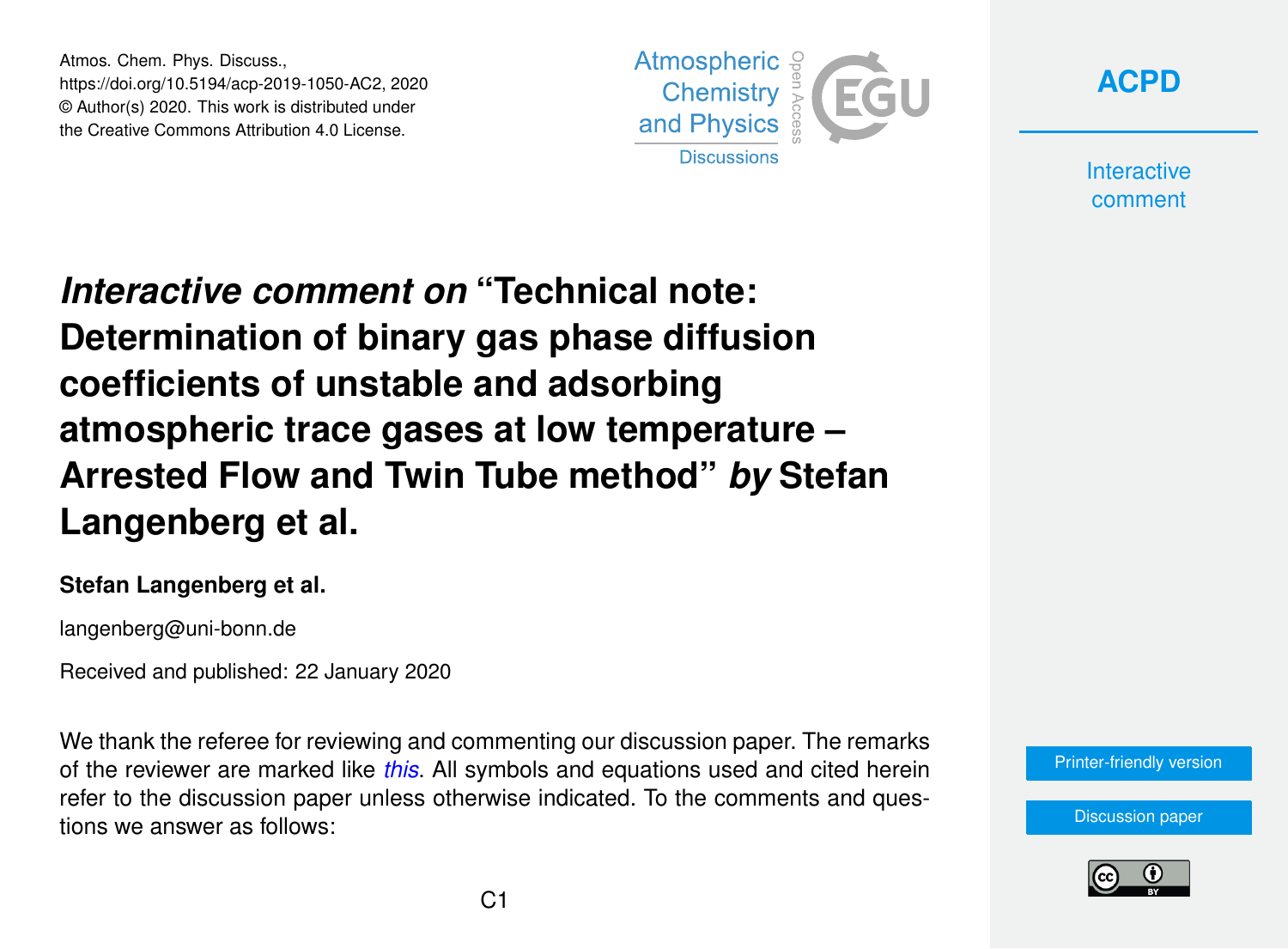## *In the experimental part, the authors shortly mention the limiting cases for each of the two methods. How many wall collisions do the diffusing molecules typically undergo?*

The collision rate per unit area is given by

 $Z_w = \frac{1}{4}$  $\frac{1}{4}c\bar{v}$ 

where

$$
\bar{v}=\sqrt{\frac{8kT}{\pi m}}=\sqrt{\frac{8RT}{\pi M}}
$$

is the mean molecular velocity of the species under investigation. If the trace gas contact time  $\tau$  is given, the (dimensionless) number of hits of an individual species molecule on the cylindrical surface can be estimated

$$
N_{\text{hit}} = \frac{\tau \bar{v}}{2r}.
$$

For the AF-method  $\tau$  corresponds to the arrest time  $t_a$ . For the TT-method  $\tau$  is the mean travel time of a molecule along the length  $l$  of the capillary. This yields

$$
\tau = \frac{l^2}{2D}.
$$

For ozone at 273.15 K  $\tau = 14.4$  s is found for the TT-method. Thus, the number of hits is  $9 \times 10^6$  for the AF-method at a arrest time of 100 s and  $6 \times 10^7$  for the TT-method.

*Since either reversible adsorption or chemical reaction are affecting the transport kinetics, the authors could elaborate the limiting first order loss rate coefficient and the limiting residence time on the surface to lead to a noticeable impact on the analysis of the detector signals for each method.*

The AF-method is not affected by first order loss. However, most heterogeneous loss processes are not strictly first order. The TT-method *is* affected by lost processes. A **[ACPD](https://www.atmos-chem-phys-discuss.net/)**

**Interactive** comment

[Printer-friendly version](https://www.atmos-chem-phys-discuss.net/acp-2019-1050/acp-2019-1050-AC2-print.pdf)

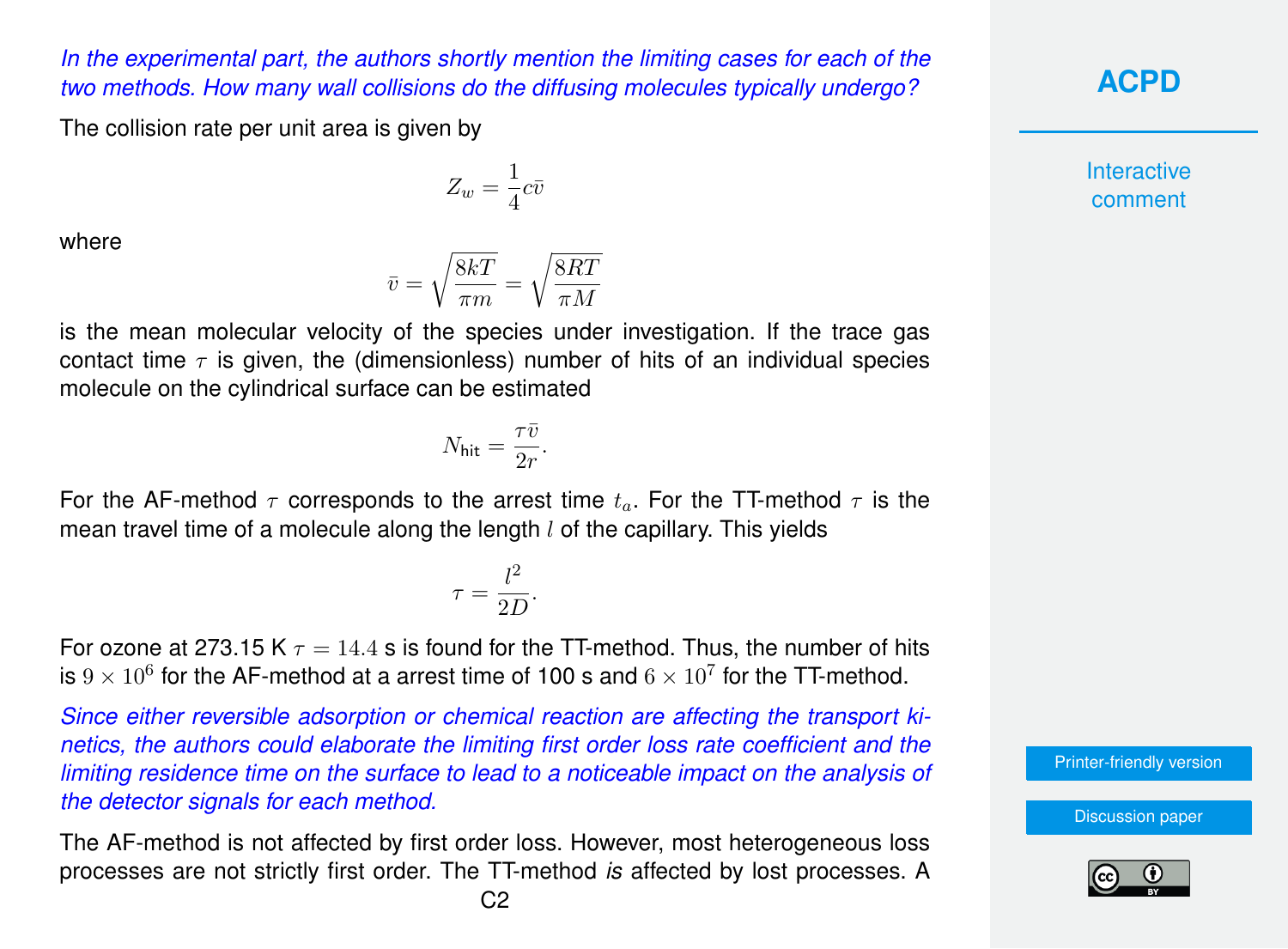tolerable upper limit for the uptake/reaction coefficient  $\gamma$  for enabling the TT-method is derived as follows: lets assume that the ratio between the reactive flow  $J_R$  to the surface and the diffusion flow through the capillary should not exceed 0.01. Thus,  $J_R < 0.01 J_D$ . The reactive flow the surface is given by

$$
J_R = \frac{\bar{v}\gamma}{4l} \int_0^l \tilde{c}(z) \mathrm{d}z,
$$

considering that the concentration  $\tilde{c}$  is a linear function of the coordinate z along the capillary tube. We obtain

 $\tilde{c}(z) = c_0 + \frac{z}{l}$  $\frac{z}{l}(c-c_0).$ 

This yields

$$
J_R = \frac{1}{8}\bar{v}\gamma(c_0 + c).
$$

Thus, it follows with Eq. (16)

$$
\gamma < 0.08 \frac{D}{\bar{v}l} \left( \frac{c_0 - c}{c_0 + c} \right) \approx 0.08 \frac{D}{\bar{v}l}.
$$

For ozone at 273.15 K with  $\bar{v}=347.1$  m s $^{-1}$   $\gamma\ll1.7\times10^{-7}$  is required for the successful application of the TT-method. Ozone destruction on similar quartz surfaces was already studied by Langenberg and Schurath (1999):  $\gamma = 4.4 \times 10^{-7}$  was found for ozone at room temperature. Therefore, the TT-method is not suitable to determine the diffusion coefficient of ozone. In addition, further loss of ozone in other parts of the apparatus needs to be considered too.

*Could the method in turn be used to measure the surface residence time of sticky but non-reactive molecules through their effective diffusivity?*

The TT-method is not affected by non-reactive adsorption. However, the AF-method may be affected. The most simplistic model for adsorption is Henry's adsorption



**Interactive** comment

[Printer-friendly version](https://www.atmos-chem-phys-discuss.net/acp-2019-1050/acp-2019-1050-AC2-print.pdf)

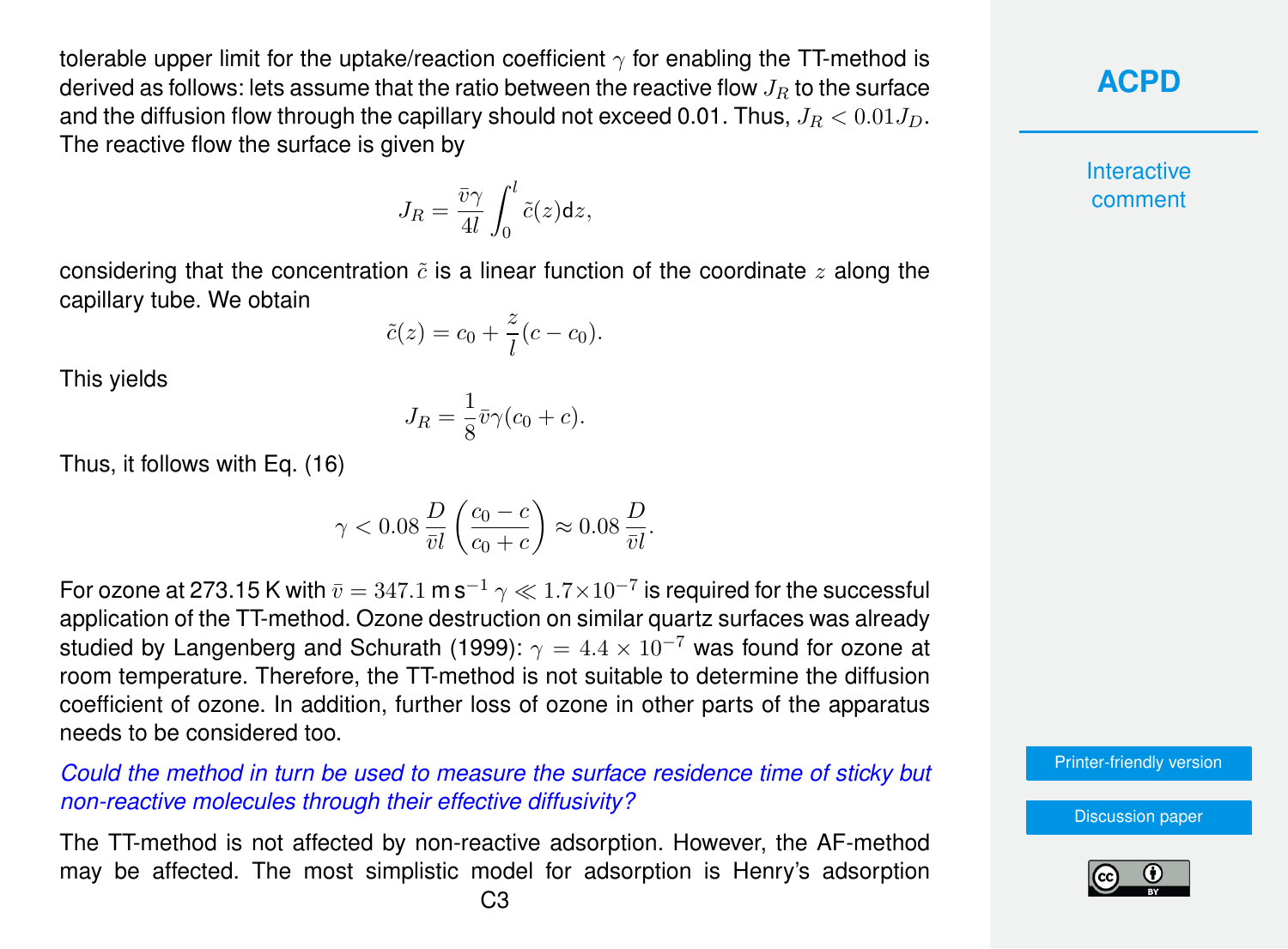isotherm: the surface concentration q as function of the trace gas partial pressure  $p$ is given by (Langenberg and Schurath, 2018)

$$
q=K_H p.
$$

The capacity ratio is defined as

$$
k' = \frac{2RT}{r}K_H.
$$

In case of adsorption it follows from the mass balance in the diffusion capillary

$$
\left(\frac{\partial c}{\partial t}\right)_z=\frac{D}{1+k'}\left(\frac{\partial^2 c}{\partial z^2}\right)_t.
$$

Therefore, the diffusion coefficient measured by the AF-method would be smaller than the actual diffusion coefficient. Thus, if the real diffusion coefficient  $D$  is known, measurement of the effective diffusion coefficients can be used to determine  $k'$  and  $K_H$ . However, it is much easier to determine  $k'$  using standard gas chromatography by measuring arrest times (first central moment) instead of measurement of peak broadening (second central moment).

*Line 190: no need to decide whether ozone is adsorbing or non-adsorbing. Each molecule may adsorb. I suggest to simply mention chemical decay. Whether it undergoes reversible adsorption in addition seems not obvious (cf also previous comment) from the data but cannot be excluded.*

We also tried to investigate the diffusion of  $NO<sub>2</sub>$  using the AF-method. However, adsorption gave rise to strong peak tailing which invalidated the AF-method.



**Interactive** comment

[Printer-friendly version](https://www.atmos-chem-phys-discuss.net/acp-2019-1050/acp-2019-1050-AC2-print.pdf)